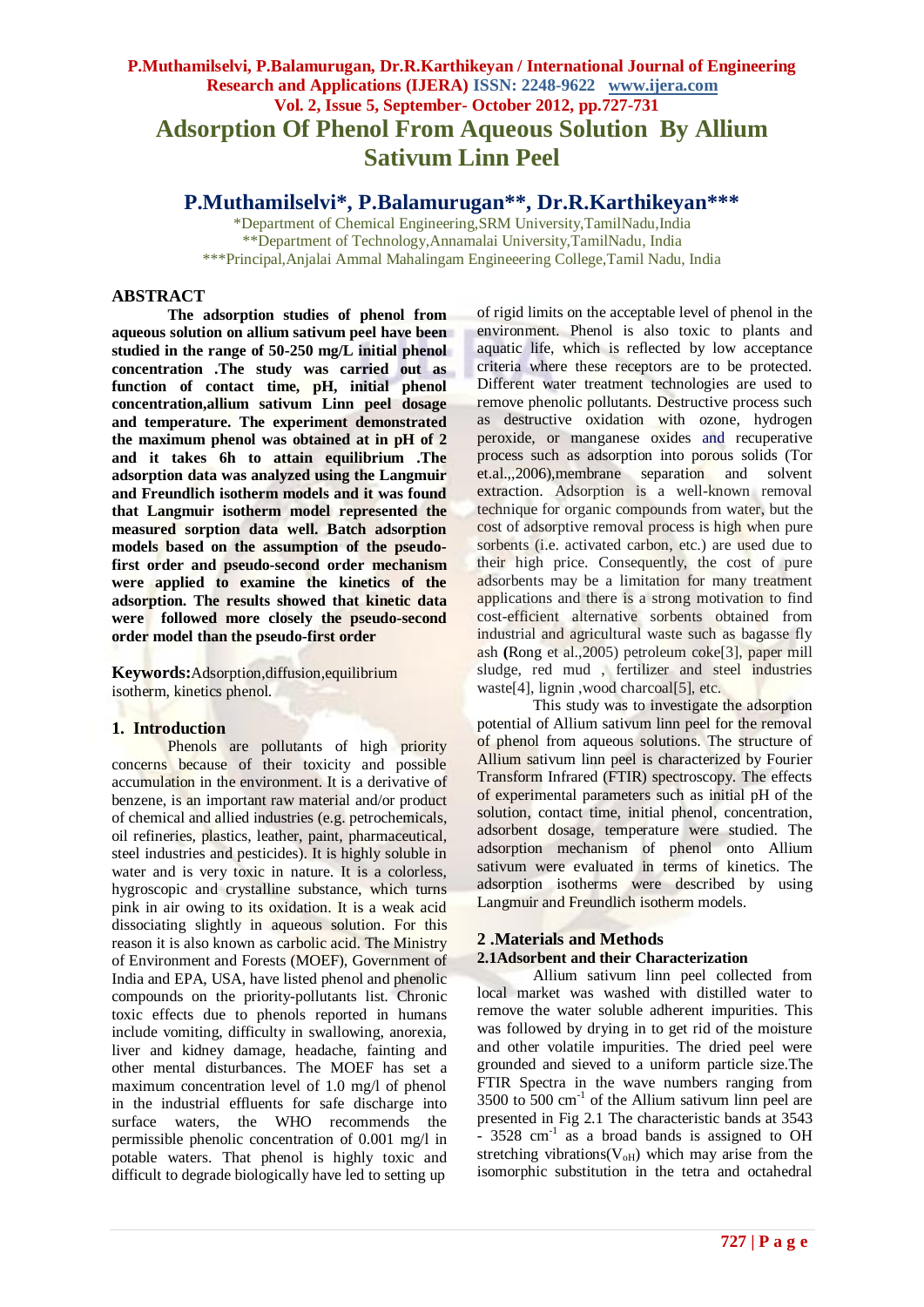layers. The characteristic bands at  $505 - 544$  cm<sup>-1</sup> as a broad bands is assigned to amino groups.



Fig 2.1 FTIR spectra of Allium sativum linn peel 2.2 Adsorbate

Phenol of analytical reagent grade (AR) supplied by southern scientific corporation India chemicals Ltd., India. It was used for the preparation of the synthetic adsorbate solution of various  $C_0$  in the range of 50-250 mg/l. stock solution as required was prepared every day and was stored in a brown color glass reservoir of 2 litre capacity to prevent photo oxidation. The  $C_0$  was as certained before the start of each experimental reaction.

#### **2.3 Analysis of phenol**

The concentration of phenol in the aqueous solution was determined using a UV spectrophotometer at wavelength 510nm.Prior of analysis, a technical calibration curve has been obtained and it was very reproducible and linear over the concentration range used in this work, no disturbance of supernatant of the Allium sativum linn peel exhibited at this particular wavelength.

#### **2.4 Adsorption studies**

For each experiment, 100 ml of the phenol stock solution of known  $C_0$ ,  $pH_0$  and a known amount of adsorbents were taken in a 250 ml of stoppers conical flask. This mixture was agitated in a temperature controlled shaking water bath at a constant speed of 120 rpm. Small amount of the sample was withdrawn after 30 min and was filtered through whatman filter paper no.42 and analyzed for phenol concentration.The percentage removal of phenol and equilibrium adsorption uptake were calculated.

#### **3. Results And Discussion 3.1 Effect of initial concentration**

The effect of  $C_0$  on the extent of adsorption on allium sativum linn peel as a function of time is shown in Fig 3.1. At any time the amount of phenol adsorbed per unit weight of adsorbent increased with increasing  $C_0$ . The  $C_0$  provides the necessary driving force to overcome the resistances to the mass transfer of phenol between the aqueous and the solid phases. The increase in  $C_0$  also enhances the interaction between phenol and the allium sativum linn peel . Therefore, an increase in  $C_0$  of phenol enhances the adsorption uptake of phenol.[6]



 Fig 3.1 Effect of initial phenol concentrations (pH: 7.5, *T*: 30◦C, *t* : 6 h, dosage: 2g, speed : 120rpm)

#### **3.2 Effect of pH**

The initial pH of adsorption medium is one of the most important parameters affecting the adsorption process. Fig.3.2 shows that, the uptake of phenol increased with decreasing initial pH and was the greatest at pH 2.0. The pH primarily affects the degree of ionization of the phenol and the surface properties of allium sativum linn peel. At low pH values, the functional groups of allium sativum linn peel would be protonated and result in a stronger attraction for negatively charged ions in the adsorption medium. Phenol being weakly acidic would be partially ionized in solution. These ions will be negatively charged and will be directly attracted due to electrostatic forces by the protonated amino groups of the allium sativum linn peel. As the pH increased, the overall surface charge of the allium sativum linn peel became negative and adsorption decreased.[7]





The adsorbent dosage is an important parameter because this parameter determines the capacity of adsorbent for a given phenol concentration and also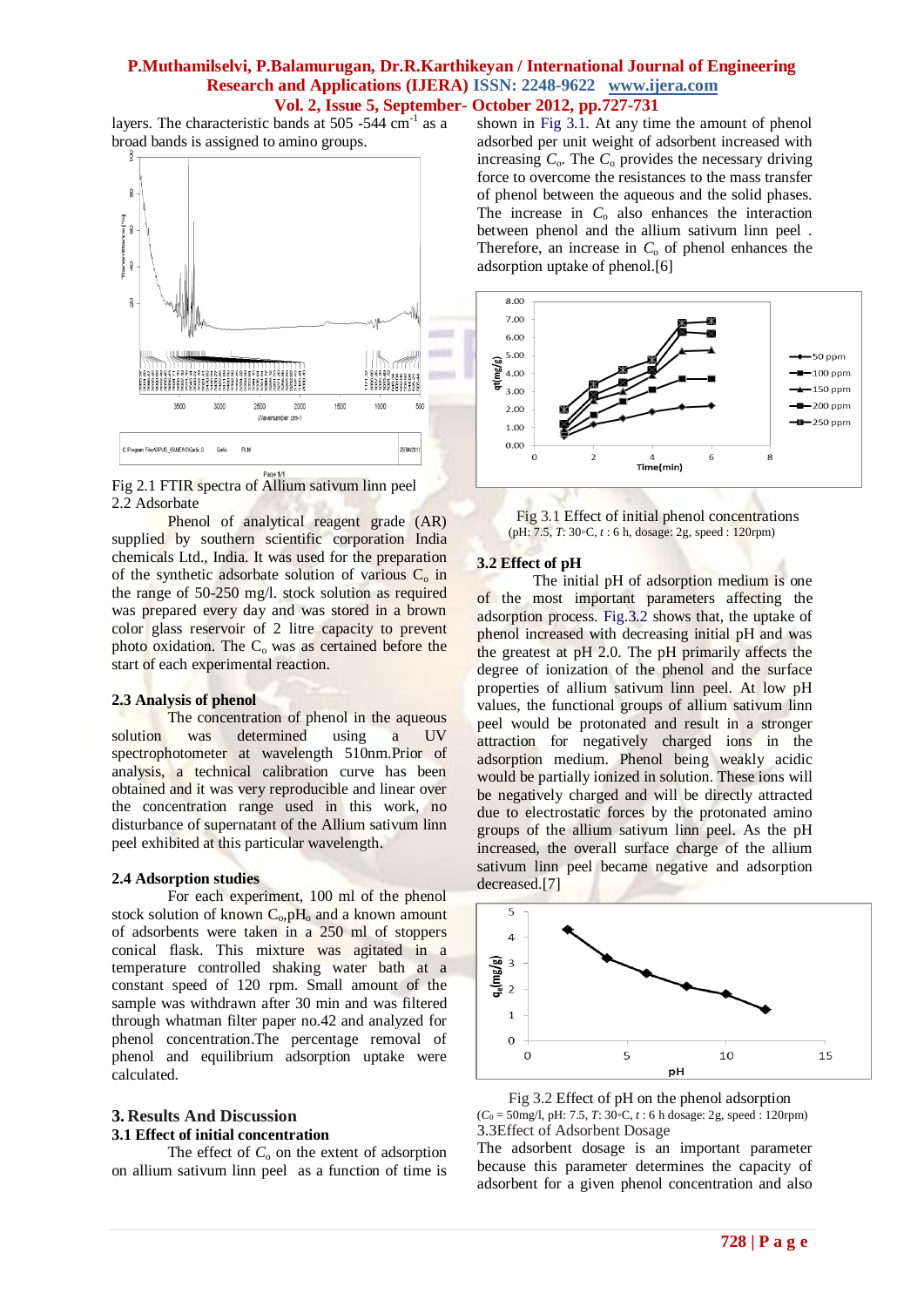determines sorbent–sorbate equilibrium of the system. The effect of adsorbent dosage on the adsorption of phenol was determined within the adsorbent dosage range of 0.5–2.5 g and the results are represented in Fig. 3.3 It is known that the increase in adsorbent concentration resulted in decreased the adsorption amount due to the partial aggregation or overlapping of adsorbent, which results in a decrease in effective surface area for the adsorption. Therefore, the optimum amounts of allium sativum linn peel adsorption experiments were selected as 1.5g[8]



 Fig 3.3: Effect of adsorbent dosage  $(C_0 = 50$ mg/l, pH: 2, *T*: 30◦C, *t* : 6 h, speed : 120rpm)

#### **3.4 Effect of temperature**

The effect of temperature on the removal efficiency was investigated in the temperature range of  $25-45$ ◦C. The experiments were carried out with allium sativum linn peel of 1.5 g and initial phenol concentration of 50mg/l pH 2. when increasing the temperature from 25 to 45  $\circ$ C, indicating that phenol uptake was favored at lower temperatures Fig.3.4. The decrease in adsorption with the rise of temperature may be due to the weakening of adsorptive forces between the active sites of the adsorbent and adsorbate species Similar results were obtained by literature. with adsorption of 2,4,6 trichlorophenol by activated clay.[13]





 $(C_0 = 50$ mg/l, pH: 2, *t* : 6 h, dosage:1.5g, speed : 120rpm) **4. Kinetic model**

Adsorption kinetic is important from the point of view to control the process efficiency. Various kinetic models have been used by various researchers, where the pseudo-first-order and pseudo-second-order models were studied. The mechanism of adsorption depends on the physical and/or chemical characterstics of the adsorbent as well as on the mass transfer process. The kinetics of adsorption is important from the point of view that it controls the process efficiency. Various researchers has been several kinetics models,where the adsorption is treated as a pseudo first order and pseudo second order process.In the present study the adsorption of phenol by allium sativum linn peel has been described by the pseudo second order model.The pseudo-first-order rate equation of Lagergren is generally described by the following equation:

$$
\frac{dq_t}{dt} = K_t (q_e - q_t)
$$

Where  $k_t$  is the pseudo-first-order rate constant. After integration, by applying the conditions,  $q_t=0$  at t=0 and at t=t,  $q_t = q_t$ , the above Equation becomes

$$
\log(q_e - q_t) = \log q_e - \frac{k_t}{2303(t)}
$$

Where q<sub>e</sub> is the amount of phenol adsorbed at equilibrium in mg/g. Value of  $k_t$  was calculated from the plots of  $log (q_e-q_t)$  versus t for different concentrations of phenol.

The pseudo-second -order kinetic model is expressed as follows:

$$
\frac{t}{q} = \frac{1}{k_2 q_e^2} + \frac{t}{q_e}
$$

Where  $k_2$  is the second-order rate constant (g/mg) min), by plotting of t/q versus t is a linear relationship. Values of  $k_2$  and  $q_e$ . were calculated from the intercept and slope of the plots of t/q versus t. The results of  $k_2$  and correlation coefficients  $(r^2)$ were shown in Table.1.The correlation coefficients of the second-order kinetic model were greater than the first-order kinetic model.[11]



Fig 4.1:pseudo First order plot for adsorption of phenol

 $(C_0 = 50$ mg/l, pH: 7.5, *t* : 6 h, dosage:2g, speed : 120rpm)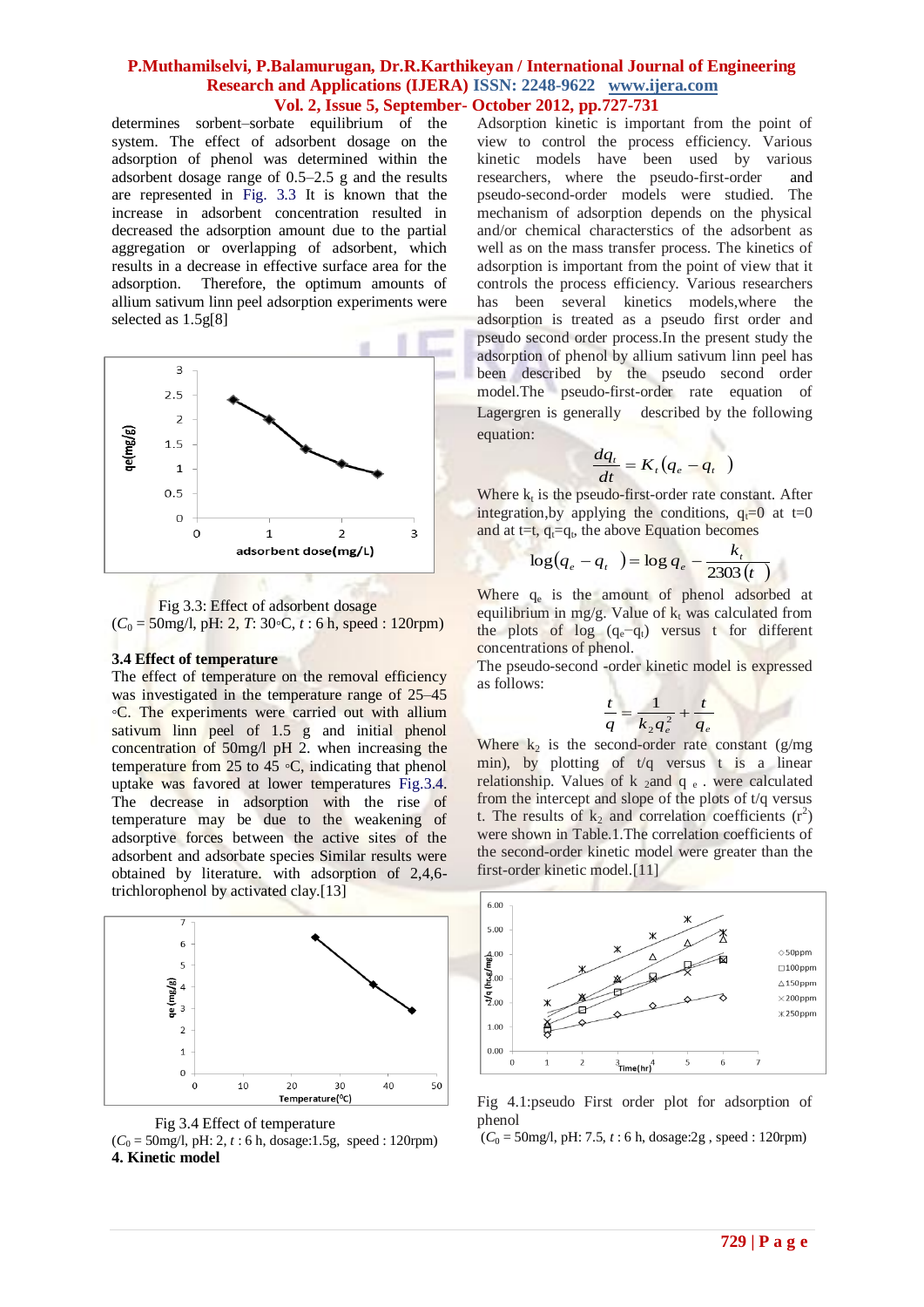

Fig 4.2: pseudo second order plot for adsorption of phenol

 $(C_0 = 50$ mg/l, pH: 7.5,  $t : 6$  h, dosage: 2g, speed: 120rpm)

Table :1 kinetic constants for phenol-Allium sativum Linn peel adsorption

| Con               |                           | Pseudo first order |                       |       | Pseudo second order |                           |       |
|-------------------|---------------------------|--------------------|-----------------------|-------|---------------------|---------------------------|-------|
| (mg<br>$\sqrt{1}$ | $q_{e,exp}$<br>(mg)<br>g) | $K_1(h^-)$         | $q_{e,cal}$<br>(mg/g) | $R^2$ | $K_2(h^-)$          | $q_{e,cal}$<br>(mg)<br>g) | $R^2$ |
| 50                | 2.20                      | 0.142              | 1.725                 | 0.284 | 0.192               | 3.2                       | 0.969 |
| 100               | 3.7                       | 0.191              | 4.315                 | 0.446 | 0.679               | 3.0                       | 0.954 |
| 150               | 5.3                       | 0.247              | 8.260                 | 0.440 | 0.733               | 5.7                       | 0.956 |
| 200               | 6.2                       | 0.225              | 10.02                 | 0.559 | 0.180               | 5.8                       | 0.895 |
| 250               | 6.9                       | 0.234              | 9.66                  | 0.503 | 0.182               | 6.2                       | 0.821 |

# **5. Adsorption Isotherms**

Adsorption isotherm reflects the relationship between the amount of a solute adsorbed at constant temperature and its concentration in the equilibrium solution. It provides essential physiochemical data for assessing the applicability of the adsorption process as a complete unit operation. Langmuir and Freundlich isotherm models are widely used to investigate the adsorption process [9,10]. The model parameters can be construed further, providing understandings on sorption mechanism, surface properties, and an affinity of the adsorbent.The Langmuir isotherm was developed on the assumption that the adsorption process will only take place at specific homogenous sites within the adsorbent surface with uniform distribution of energy level. Once the adsorbate is attached on the site, no further adsorption can take place at that site; which concluded that the adsorption process is monolayer in nature[12]. Contrarily to Langmuir, Freundlich isotherm was based on the assumption that the adsorption occurs on heterogeneous sites with nonuniform distribution of energy level. The Freundlich describes reversible adsorption and is not restricted to the formation of monolayer.The linear form of Langmuir and Freundlich equations are represented by equation(3) and (4) respectively.

$$
\frac{C_e}{q_e} = \frac{1}{K_L} + \left(\frac{a_L}{K_L}\right)C
$$
 --- (3)<sub>e</sub>  
log  $q_e$  = log  $K_F$  +  $\frac{1}{n}$  log  $C_e$  --- (4)



 Fig 5..1 Langmuir isotherm plot  $(T:30^{\circ}C, t:6h, dosage:2gm/l, C_0:50mg/l, pH:7.5)$ 



Fig.5.2:Freundlich isotherm  $(T:30^{\circ}C, t:6h, dosage:2gm/l, C_0=50mg/l pH:7.5)$ 

**Table2. Langmuir and freundlich coefficients**

|       | -        | Langmuir parameters                |                | Freundlich parameters |                |      |       |
|-------|----------|------------------------------------|----------------|-----------------------|----------------|------|-------|
|       | Q。       |                                    | a <sub>L</sub> |                       | $\rm K_f$      |      |       |
| Adso  | (mg)     | $K_L$ <sub>(lg<sup>-1</sup>)</sub> | mg             |                       | $(mg \ g^{-})$ |      |       |
| rb.   | $g^{-1}$ |                                    |                | $R^2$                 | (lm)           | n    | $R^2$ |
| Alliu |          |                                    |                |                       |                |      |       |
| m     |          |                                    |                |                       |                |      |       |
| sativ |          |                                    |                |                       |                |      |       |
| um    |          |                                    |                |                       |                |      |       |
| linn  | 8.62     | 0.315                              | 0.036          | 0.992                 | 0.88           | 2.21 | 0.983 |

# **6. Conclusion**

In this study, the adsorption of phenol from aqueous solution was investigated using a Allium sativum Linn peel.The results indicated that adsorption capacity of the adsorbent was considerably affected by initial pH, temperature and initial phenol concentration. The optimum pH value was found to be 2.0. The Langmuir and Freundlich adsorption equations were used to express the adsorption phenomenon of the phenol.The